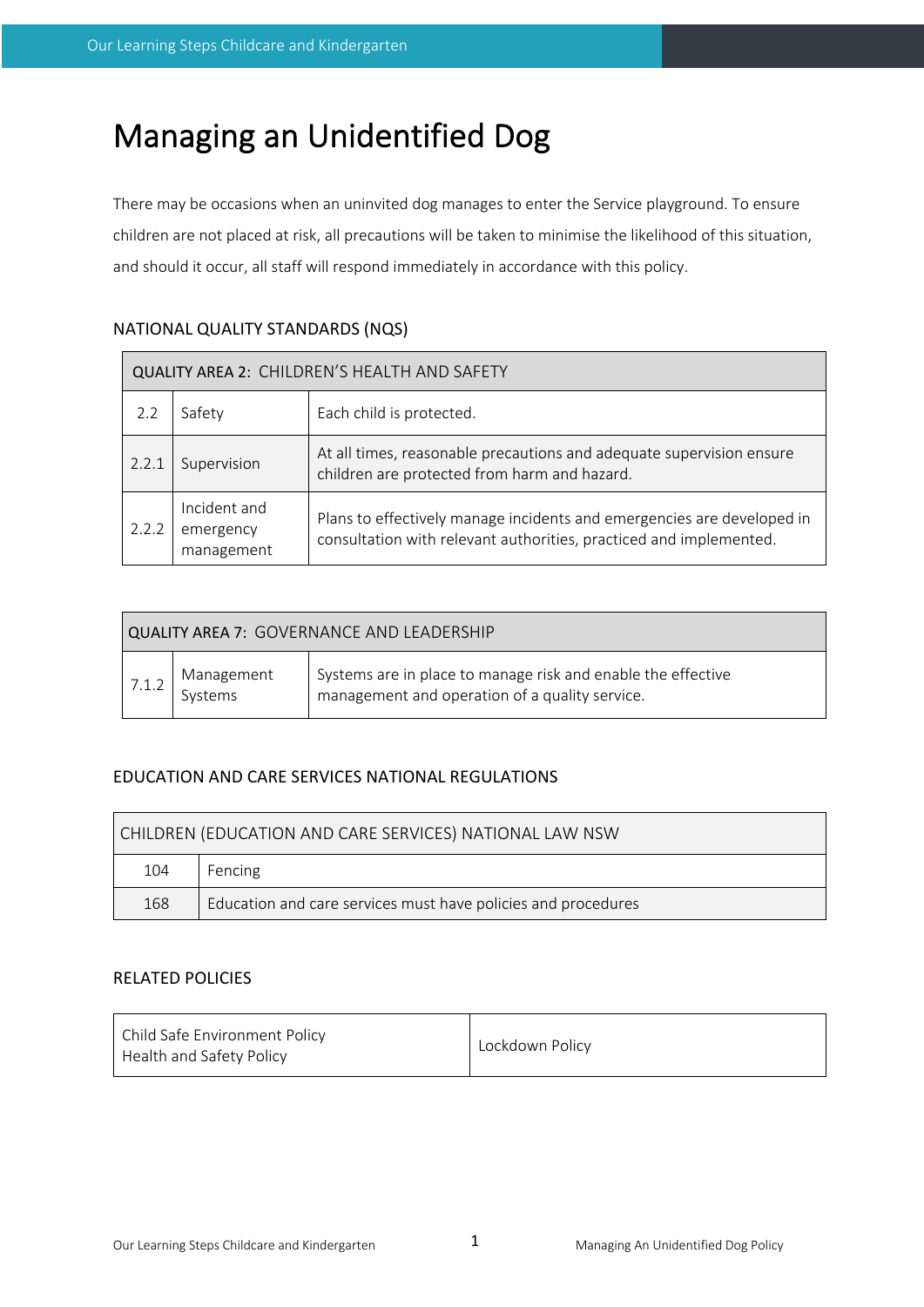#### PURPOSE

We aim to ensure that all children, educators, families, and visitors remain safe from unexpected situations such as an uninvited dog entering the playground.

### SCOPE

This policy applies to management and staff of the Service.

#### DEFINITIONS

A companion animal is a dog, cat, or other animal prescribed by the regulations and includes pets, working dogs on rural properties, guard dogs, police dogs, and corrective services dog (*Companion Animals Act 1998*).

Approved animal welfare organisation means the Royal Society for the Prevention of Cruelty to Animals (RSPCA), and the Animal Welfare League.

#### IMPLEMENTATION

There are many reasons why an uninvited dog may enter a Service playground, whether a companion dog, or a stray. It may be that the dog has been frightened by a thunderstorm and escaped his yard and somehow found his way into ours. It could be that a hungry stray has been attracted to the smell of food scraps, or it may be that a friendly but lonely neighbourhood dog has been attracted to the yard by the sounds of children playing. However regardless of the cause, our Service will take immediate action to ensure the children's safety.

In Australia dogs must be registered and micro-chipped. If a dog is then 'lost', the dog and owner can be reunited by scanning and reading the microchip, which can be done by the local council, a vet, or an approved animal welfare organisation. However, the owner must legally notify the local council within 72 hours of its gone missing so that it can be placed on a 'lost dog register'. It is therefore always best to make the local council the first point of contact should an uninvited dog make its way into a Service playground.

**Note** that some councils will ask you to bring the dog to them, but as it is illegal to have an unidentified dog at a childcare centre, they will come and collect him/her if made aware that you are calling from a childcare service.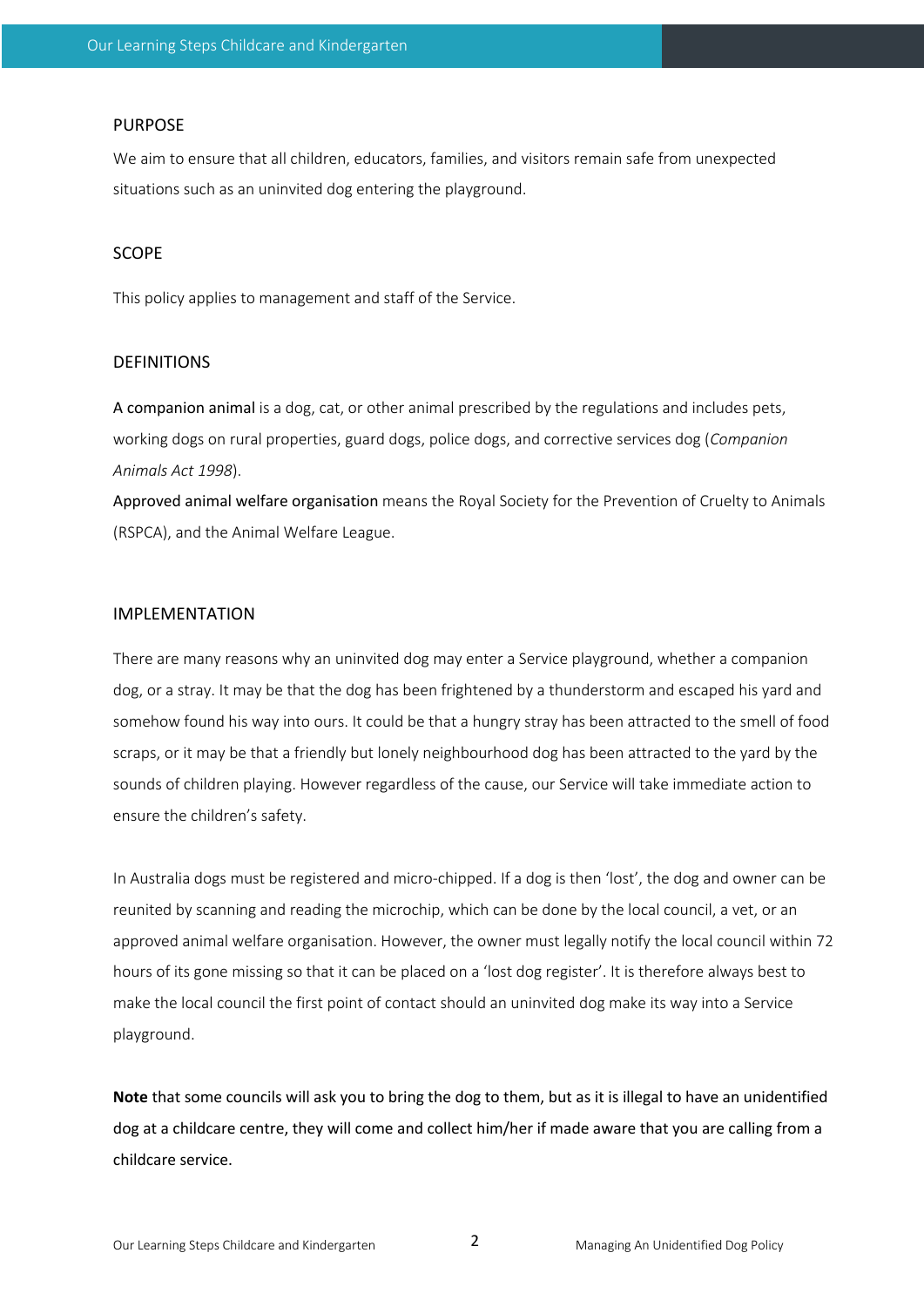Dog body language: Signs that a dog may be scared or aggressive.

- Shrill barking.
- Teeth bared (may or may not be growling).
- Closed, tight mouth.
- Stiff, rigid body with legs braced.
- Tail held rigid in any position, between the legs, or a slow stiff wag.
- Ears back against the head or flattened (ears pricked up or forward demonstrate interest in something – continue to use caution).
- Hackles raised.
- Staring directly at you.
- Approaching you with head lowered.

As a dog's intent and behaviour can change rapidly, it is always best to exercise caution when the safety of children is involved and treat all dogs as dangerous unless extremely obvious that it is friendly (loose body movements, tail wagging and held high, 'bounding' and 'jumping' on the spot, or not hesitating in enthusiastically approaching people).

Source: Best Friends Animal Society (2018); Dog's Home (2014); Pet Source (2010).

#### Management will ensure that:

- Any outdoor area that is used by children is enclosed by a fence that prevents the intrusion of unwanted dogs and/or other animals.
- Following the entry of an uninvited dog into the playground, immediate steps will be taken to secure the fencing to eliminate the possibility of this situation being repeated.
- The external rubbish bin is not filled to a point that the lid will not securely close, and all staff are aware to tightly bag all food scraps before placing them in the bin to avoid attracting hungry strays.
- Educators are proactive in ensuring all children use the playground rubbish bins if eating outside.
- All staff follow the policies and procedures of our Service.

#### Nominated Supervisor / Educators will:

• Calmly guide children indoors by approaching groups of children and giving instruction to quietly move inside: Shouting to all children or using a bell could frighten the dog (If a dog has entered the yard during or just after a thunderstorm, the children will likely already be inside).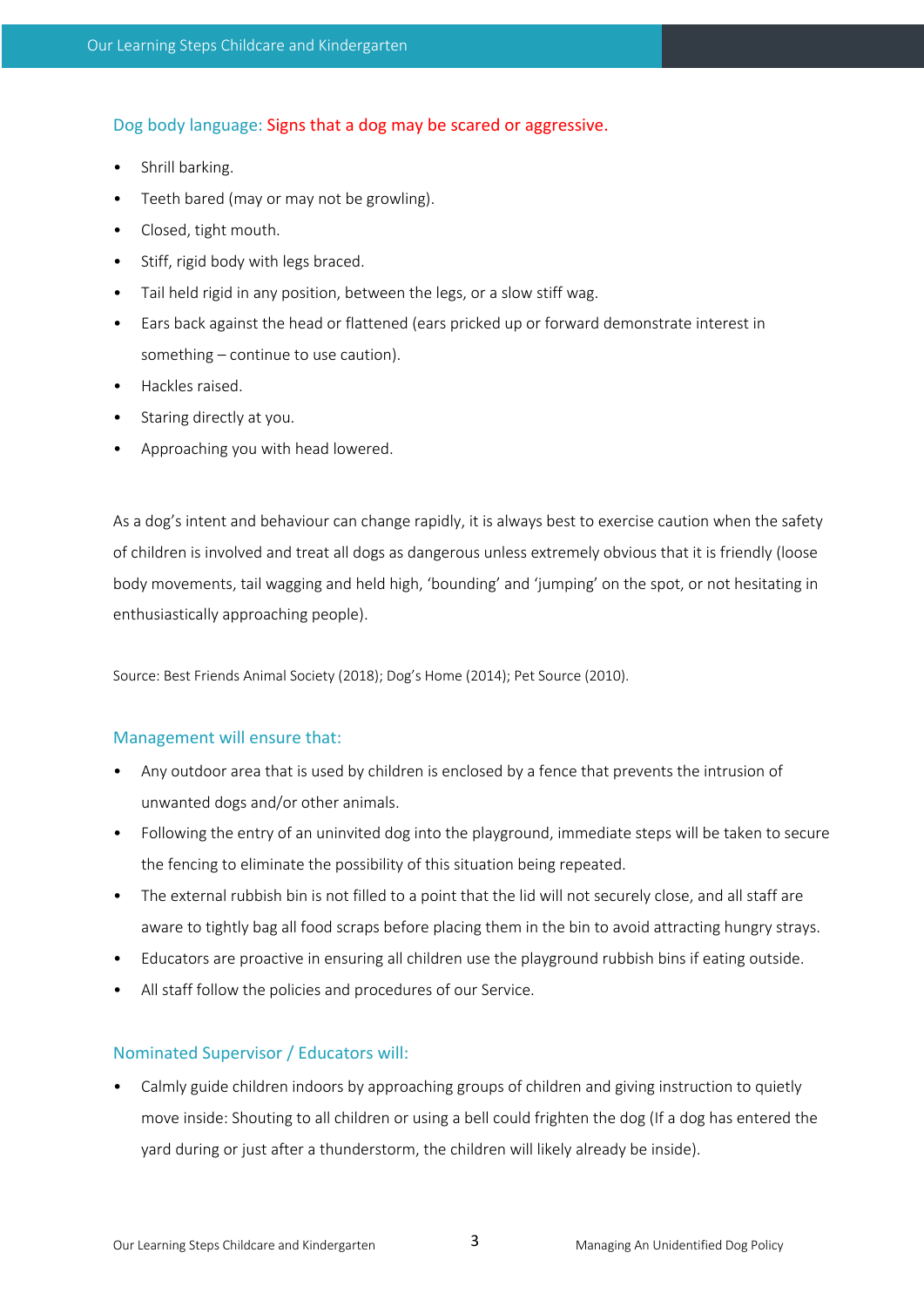• If the position of the dog is preventing the children's re-entry to the building, children will be guided quietly via the emergency playground exit to enter the building from the front door.

## For extremely friendly dogs only:

- A friendly dog will generally come running to you if you beckon: Stand still and speak softly to the dog and offer the back of your hand for him to sniff. Remain motionless while you allow the dog time to explore your hand. Always remain wary to ensure he continues to display signs of non-threatening behaviour.
- Check to see if the dog is wearing a collar and tag. If so, the owner can be contacted. Whilst waiting for the owner to collect the dog, secure it in a location away from the playground, ensuring it has shade and fresh drinking water. If the owner offers a reward, do not accept it: Part of belonging to a community is doing the 'right thing' without expectation of a reward for doing so.
- If the phone number on the tag is incorrect, or the owner does not answer the phone nor return your call within a reasonable time frame, call your local council and advise them of the situation.
- If the dog does not have a tag, call your local council and advise them of the situation.
- Do not allow the dog to be taken into the custody of any staff member or family with the intent of displaying 'found' posters in the community as this frequently attracts persons who dishonestly claim ownership of expensive breeds to then sell.

# For all other dogs:

- Avoid confronting the dog: Do not try to chase it out of the playground or touch it.
- Contact the local council immediately and advise them of the situation. Ensure that you tell them the dog is in a childcare centre.
- Ensure the children remain inside until the dog has been collected.
- Provide support for children who are afraid of dogs.

#### Educators will:

- Discuss with the children how to behave with a dog or puppy (e.g. calmly, no aggressive patting, no pulling tails, use quiet voices, etc.) as part of the curriculum to minimise the risk of provoked dog attacks outside the Service.
- Develop children's understanding that the owner should always be asked before patting a dog.
- Teach children how to tell if a dog is happy, scared, or aggressive *but* ensure they know never to approach a strange dog.